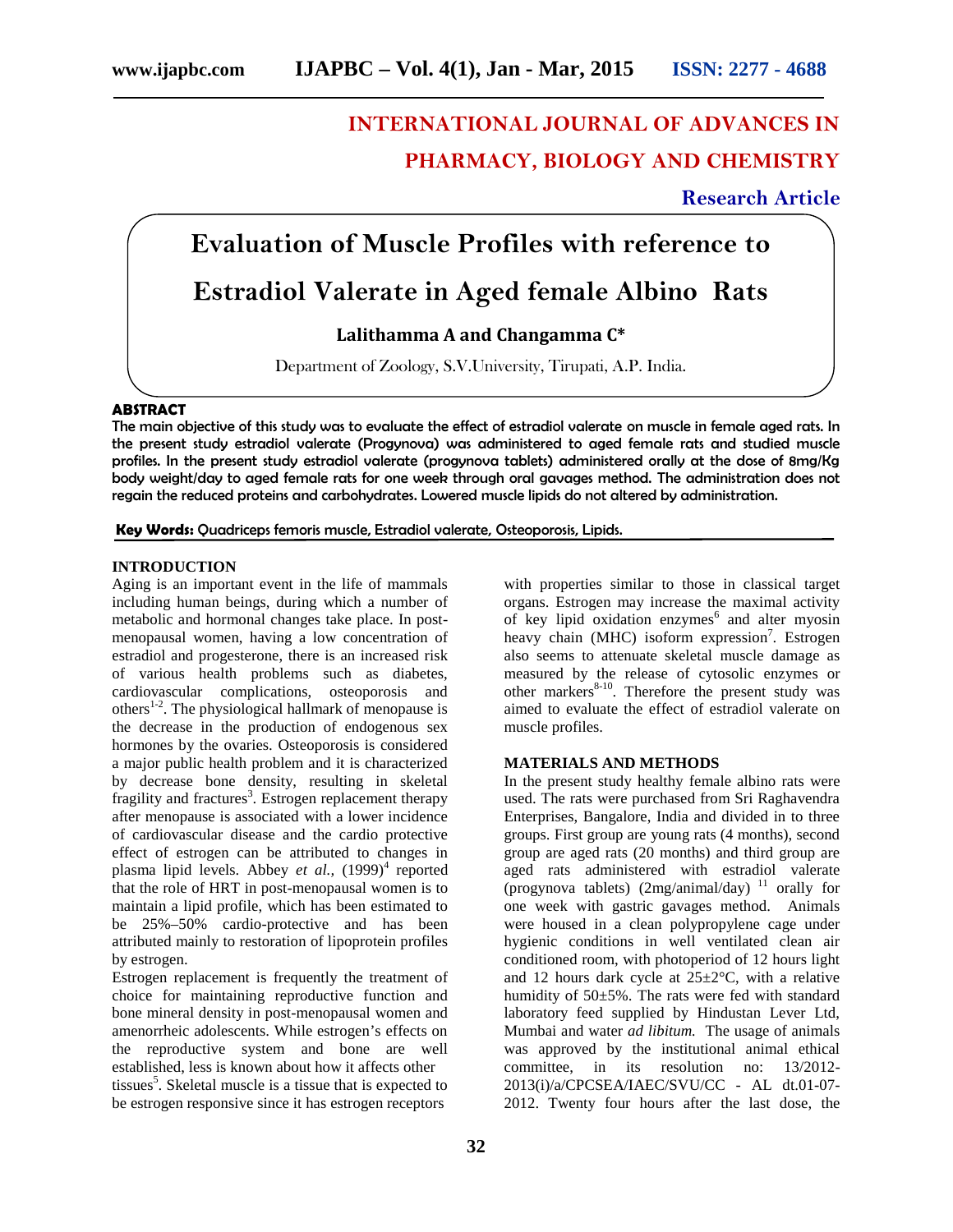animals were autopsied. The quadriceps femoris muscle isolated, chilled immediately and used for biochemical analysis. The total proteins $12$ , total  $carbo$ hydrates<sup>13</sup>, total lipids<sup>14</sup>, triglycerides<sup>15</sup> and phospholipids<sup>16</sup> were estimated in young, aged and estradiol valerate administered aged female rats.

#### **RESULTS AND DISCUSSION**

The data represented in table 1 indicates the levels of total proteins, total carbohydrates, total lipids, triglycerides and phospholipids in muscle.

Muscle proteins were slightly reduced in aged rats over young rats while these were further reduced by administration. Skeletal muscle is a tissue that is expected to be estrogen responsive since it has estrogen receptors with properties similar to those in classical target organs. These receptors appear to be functional, demonstrating diverse effects of estrogen on skeletal muscle. Estrogen also seems to attenuate skeletal muscle damage as measured by the release of cytosolic enzymes or other markers<sup>17-19</sup>. Estrogen deficiency does not affect soleus muscle fiber maximal shortening velocity<sup>20</sup>, the functional measure most highly correlated with myosin ATPase activity<sup>21</sup>. Thus EV administration does not showed any effect on muscle proteins.

In muscle, carbohydrates do not show any significant changes in aged rats but in EV administration significant reduction (-7.98%) was observed. Carbohydrates fulfill both structural and metabolic roles. Carbohydrates are major constituents of animal food and tissues. The glucose is the most important

carbohydrate in the animal biochemistry because nearly all carbohydrates in food are converted to glucose for further metabolism. Glucose is a major fuel of the tissues of animals. It is converted into other carbohydrates having highly specific function, viz., glycogen for storage, in certain complex lipids and in combinations with proteins in glycoproteins $^{22}$ . There were no significant changes in muscle carbohydrates in aged rats over young once, but estradiol reduces over aged rats.

Muscle lipids were lowered by age, but not altered by EV administration. Estradiol treatment reduces the expression of lipogenic genes in adipocytes from ovariectomized mice $^{23}$  and reduces lipid oxidation in skeletal muscle in ovariectomized rats<sup>6</sup>. These findings support the reduced muscle lipids. Muscle triglyceride content was substantially lowered in aged rats and EV administered rats.

In muscle the phospholipids were significantly decreased in aged rats but EV administration does not showed any effect. The phospholipids were lowered in aged rats due to lowered estrogens in muscle. The most abundant membrane lipids are the phospholipids. They serve primarily as structural elements of membranes and are never stored in large amounts. However, as indicated by studies on the analysis of membrane phospholipids, substantial changes occur in phospholipids profiles with age. Phospholipids such as phosphatidyl inositol and phosphatidyl serine inhibit the binding of R5020 and progestin receptors.

| Phospholipids in muscle of young, aged and EV administered aged female rats. |                                        |                   |                   |                   |                                      |                       |
|------------------------------------------------------------------------------|----------------------------------------|-------------------|-------------------|-------------------|--------------------------------------|-----------------------|
| S.No                                                                         | <b>Parameter</b>                       | Young<br>(1)      | Aged<br>(2)       | % Change<br>(1&2) | <b>EV</b> administered<br>aged $(3)$ | % Change<br>(2&3)     |
| 1.                                                                           | Total proteins<br>$(mg/g$ wet wt)      | $105.0 \pm 9.23$  | $97.2 \pm 8.16$   | $-7.42***$        | $90.83 \pm 3.26$                     | $-6.55***$            |
| 2.                                                                           | Total carbohydrates<br>$(mg/g$ wet wt) | $2.279 \pm 0.120$ | $2.318 \pm 0.190$ | $+1.71$ NS        | $2.133 \pm 0.100$                    | $-7.98$ ***           |
| 3.                                                                           | <b>Total Lipids</b><br>$(mg/g$ wet wt) | $62.31 \pm 4.73$  | $50.96 \pm 3.94$  | $-18.21**$        | $49.01 \pm 3.26$                     | $-3.82$ <sup>NS</sup> |
| 4.                                                                           | Triglycerides<br>$(mg/g$ wet wt)       | $25.71 \pm 1.97$  | $21.25 \pm 1.65$  | $-17.34**$        | $19.87 \pm 1.01$                     | $-6.49***$            |
| 5.                                                                           | Phospholipids<br>$(mg/g$ wet wt)       | $24.32 \pm 1.98$  | $20.98 \pm 1.72$  | $-13.73**$        | $20.12 \pm 1.65$                     | $-4.09NS$             |

**Table 1 The levels of Total proteins, Total carbohydrates, Total lipids, Triglycerides and**

Mean+ SD of six individual observations. \* indicates P<0.001 the level of significance, \*\*indicates P<0.01 the level of significance, \*\*\*indicates P<0.05, NS- indicates non significant changes.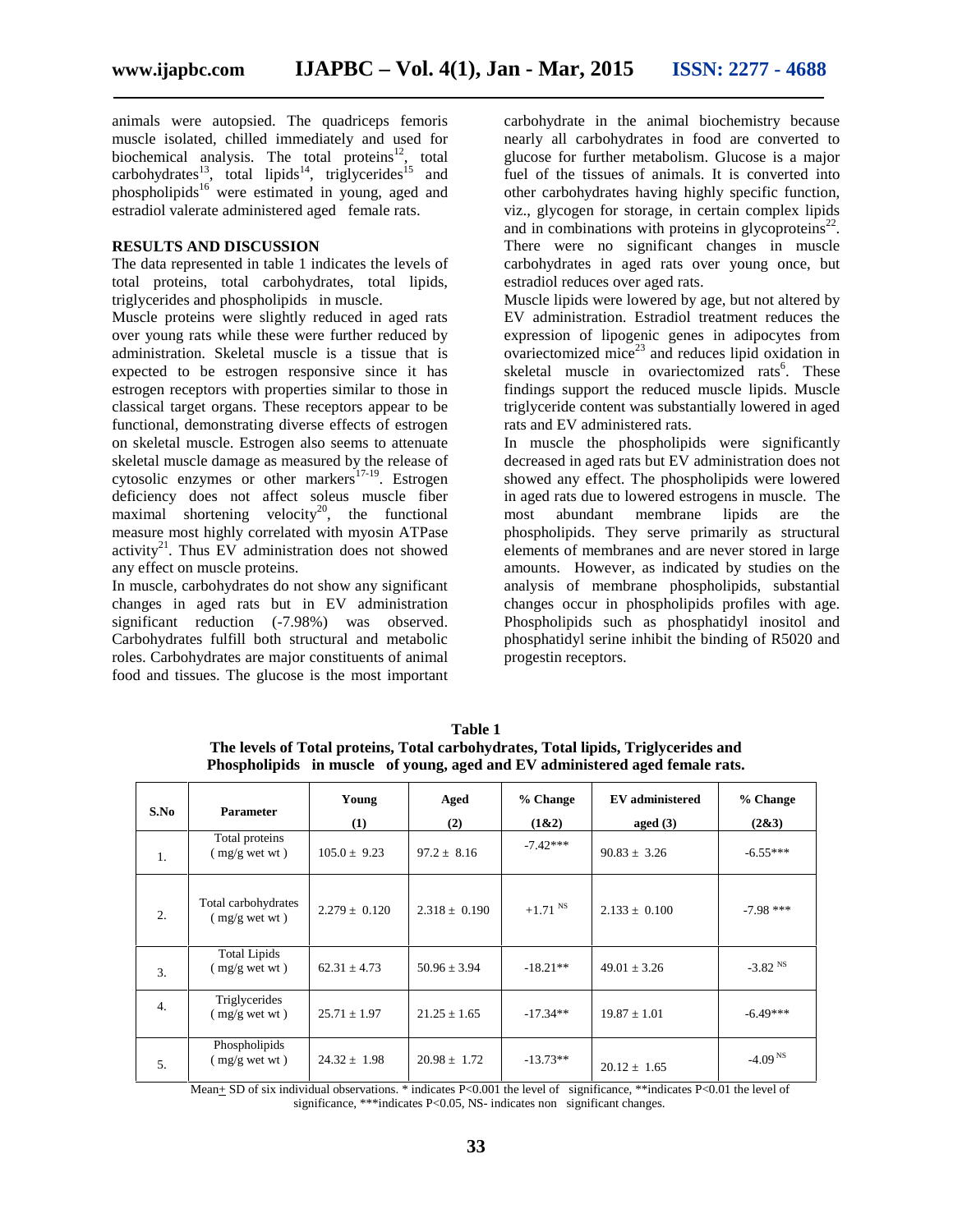The effect of phospholipids on the binding of estrogen and estrogen receptors of rat uterine cytosol was studied. Phosphatidyl choline, sphingomyelin, phosphatidyl inositol, phosphatidyl ethanolamine, cardiolipin and phosphatidic acid inhibited the binding of estradiol and estrogen receptors. This inhibitory effect of phosphatidyl inositol and cardiolipin was dose dependent. Phospholipids act as a pool for the fatty acid precursors required for uterine prostaglandin synthesis. The availability of the prostaglandin fatty acid precursors is dependent upon the availability of free fatty acids<sup>24, 25</sup>. Estrogen affects free fatty acids, cholesterol and phospholipids<sup>26</sup>. Phospholipids, triacylglycerols and cholesterol were identified as the main lipid components of the ovaries during the process of vitellogenesis. EV administration does not show any significant effect on muscle phospholipids.

#### **CONCLUSION**

The administration of estradiol valerate reduces muscle carbohydrates in aged rats. Muscle lipids were not altered by administration. However, muscle triglycerides were substantially lowered in aged rats and EV administered rats. Thus the administration of estradiol velerate does not showed much effect on muscle.

**Acknowledgement:** The authors were grateful to RGNF-UGC, New Delhi for financial assistance.

#### **REFERENCES**

- 1. Alka MK, David H, Eric V, Feng L, Deborah G,Vera B, Glycemic effects of postmenopausal hormone therapy: the heart and estrogen/progestin replacement study: a randomized, double blind, placebo-controlled trial, Ann Intern Med. 2003; 138: 1–9.
- 2. Brown SA, Rosen CJ, Osteoporosis, Med Clin North Am. 2003; 87: 1039–1063.
- 3. McCarron DA, Heaney RP, Estimated health care saving associated with adequate dairy food intake, American Journal Hypertension. 2004; 17: 88-97.
- 4. Abbey M, Owen A, Michio S, Paul R, Nestel PJ, Effects of menopause and hormone replacement therapy on plasma lipids, lipoproteins and LDL-receptor activity, Maturitas. 1999; 33: 259–269.
- 5. Berna Guney Saruhan, Aydın Ketani M, Effects of Ovariectomy and Estrogen Replacement on Rat Tongue Mucosa, Inonu Universitesi Tıp Fakultesi Dergisi. 2006; 13(3): 141-145.
- 6. Campbell SE, Febbraio MA, Effect of ovarian hormones on mitochondrial enzyme activity in the fat oxidation pathway of skeletal muscle, Am J Physiol. 2001; 281: E803–E808.
- 7. Kadi F, Karlsson C, Larsson B, Eriksson J, Larval M, Billig H, Jonsdottir IH, The effects of physical activity and estrogen treatment on rat fast and slow skeletal muscles following ovariectomy, J Muscle Res Cell. 2002; 23: 335–339.
- 8. Persky AM, Green PS, Stubley L, Howell CO, Zaulyanov L, Brazeau GA, Simpkins JW, Protective effect of estrogens against oxidative damage to heart and skeletal muscle in vivo and in vitro, PSEMB. 2000; 223: 59–66.
- 9. Stupka N, Lowther S, Chorneyko K, Bourgeois JM, Hogben C, Tarnopolsky MA, Gender differences in muscle inflammation after eccentric exercise, J Appl Physiol. 2000; 89: 2325–232.
- 10. Tiidus PM, Influence of estrogen on skeletal muscle damage, inflammation and repair, Exerc Sport Sci Rev. 2003; 31: 40–44.
- 11. Gina Quirarte L**,** Larry Reid D**,** I Sofaa de la Teja L**,** Meta Reid L**,** Marco Sainchez A**,** Arnulfo Daaz-Trujillo**,** Azucena Aguilar- Vazquez**,** Roberto Prado-Alcalai, Estradiol valerate and alcohol intake:dose-response assessments, BMC Pharmacology*.* 2007; 7(3): 1471-2210.
- 12. Lowry OH, Rosenberg NJ, Farr AL and Randall RJ. Protein measurement with the folin–phenol reagent, J. Biol Chem. 1951; 193: 265-71.
- 13. Carrol NV, Longley HM, Roe JH, Glycogen determination in liver and muscle by use of anthrone reagent, J. Biol Chem. 1956; 220: 583-95.
- 14. Folch JM, Lees MP, Stana-stanley GH, A simple method for the isolation and purification of total lipids from animal tissues, J Biol Chem. 1957; 226: 497-505.
- 15. Natelson S. Triglycerides procedure In: techniques of clinical chemistry. Charless C. Thomas Publishers, Springfield, Illinois, USA, 3rd edn. 1971; 273-280
- 16. Zilversmidth DB, Davis BS, Micro determination of plasma phospholipids by trichloroacetic acid precipitation, J Lab Clin Med. 1950; 35: 155-160.
- 17. Persky AM, Green PS, Stubley L, Howell CO, Zaulyanov L, Brazeau GA, Simpkins JW, Protective effect of estrogens against oxidative